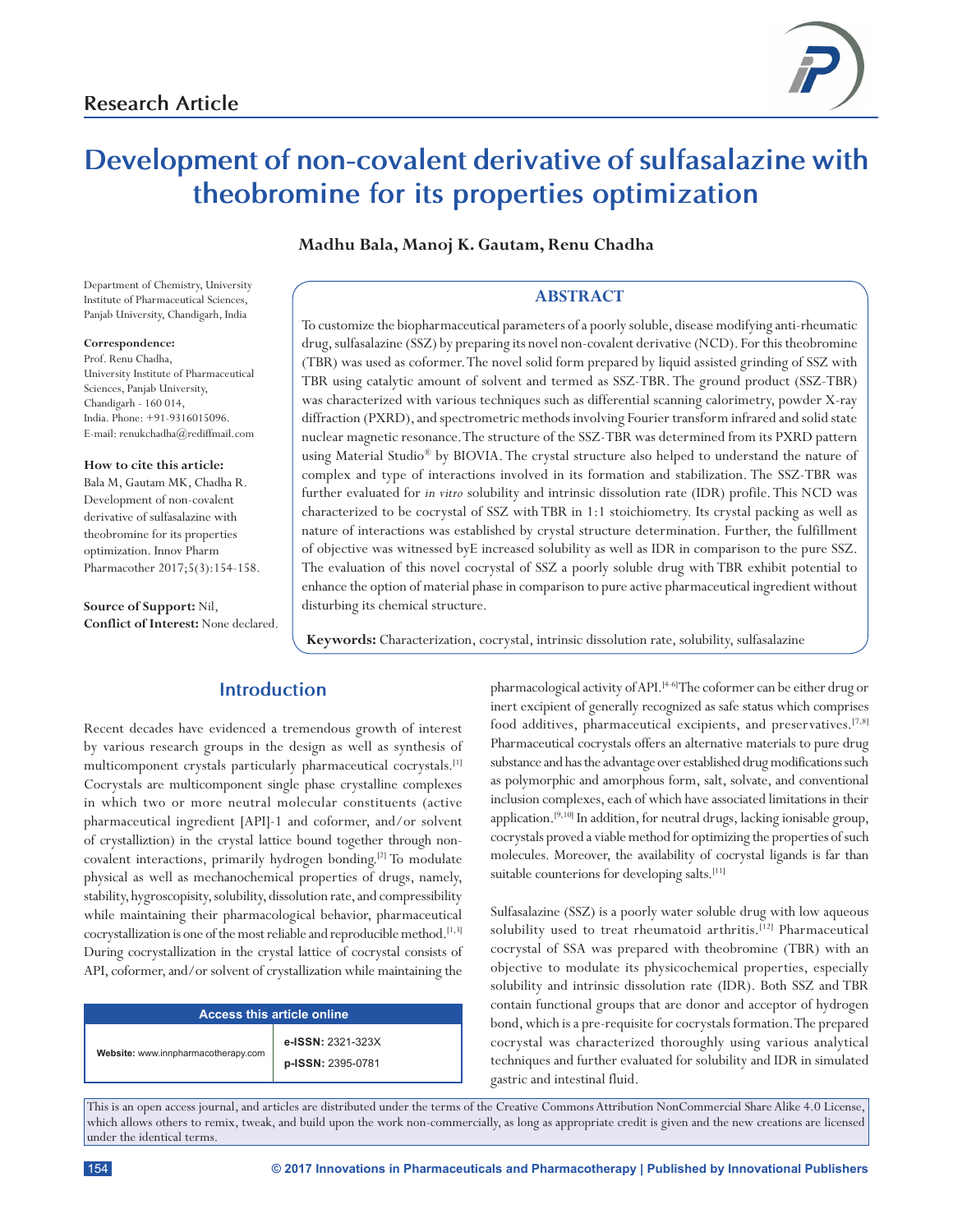# **Materials and Methods**

### **Materials**

Sulfasalazine (USP) was purchased from Sigma Aldrich. Methanol, ethanol, sodium dihydrogen orthophosphate dihydrate, disodium hydrogen orthophosphate dihydrate (AR grade), and orthophosphoric acid were obtained from different commercial suppliers.

#### **Preparation of SSZ-TBR cocrystal**

SSZ-TBR was prepared by grinding SSZ (390.0 mg) with TBR (180.12 mg) using solvent (methanol) drop grinding method in a pestle and mortar for 120 min. The solid powder was then scratched from walls of mortar and stored in vial. The solid obtained was then characterized using various analytical techniques.

#### **Characterization of SSZ-TBR**

#### *Differential scanning calorimetry (DSC)*

DSC thermograms of SSZ, TBR, and SSZ-TBR were obtained on DSC, Q20, and TA instruments - Waters and LLC USA. The instrument was calibrated for temperature and heat flow accuracy using the melting of pure indium (mp 156.6°C and ∆H of 25.45 J/g). The temperature range was from 25°C to 400°C with a heating rate of 10°C per min.

#### *X-ray powder diffraction*

Powder diffraction patterns of SSZ, TBR, and SSZ-TBR were recorded on an X-ray diffractometer (XPERT-PRO, Netherlands, Holland) with Cu as tube anode the diffractograms were recorded under following conditions: Voltage 35 kV, 20 mA, angular range 5, divergence slit 10, receiving slit 0.15 mm.

#### *Fourier transform infrared spectroscopy (FTIR)*

The FTIR spectra of SSZ, TBR, and SSZ-TBR were obtained on spectrum RX I, FTIR spectrometer (Perkin Elmer, UK) over the range 400-4000/cm. Dry KBr (50 mg) was finely ground in mortar and samples (1-2 mg) were subsequently added and gently mixed to avoid trituration of the crystals. A manual press was used to form the pellets.

#### *Solid state nuclear magnetic resonance (SSNMR)*

The solid state 13C NMR spectra of SSZ, TBR, and SSZ-TBR were acquired using a Joel Resonance JNM-ECX400II Instrument from IISC, Bengaluru, India.

#### *Crystal structure determination*

Powder X-ray diffraction (PXRD) patterns of SSZ-TBR were subjected to Material Studio® software by BIOVIA system to determine its structure. Four steps are involved in the overall structure determination: (1) indexing, (2) pawley fitting, (3) structure solution, and (4) rietveld refinement. The indexing utilizing X-cell module is done to obtain appropriate crystal lattice from the peak positions in the observed powder diffraction pattern. Further, to prepare suitable cell, the unit cell with maximum figure of merits was selected. The optimization of prepared unit cell was done through Pawley refinement. Moreover, the space groups search was done to produce an appropriate cell. The structures of SSZ and TBR were sketched and optimized geometrically in DMOL3 module. Into the unit cell generated by powder indexing, these optimized structures were imported and with full-profile comparison method in Powder Solve module with 10 simulated annealing cycles and 2100000 iterations in each cycle, the atomic arrangement in the asymmetric unit was determined. Rietveld refinement gave the final R<sub>wp</sub> value (similarity between calculated and the experimental diffraction patterns).

### **Equilibrium solubility study**

Equilibrium solubility studies of SSZ and SSZ-TBR were performed by introducing an excess amount of sample in both simulated gastric and intestinal fluid which was shaken in water bath shaker (MSW-275 Macro scientific Works, New Delhi) at 37°C. The aliquots were withdrawn from the slurry after 24 h. These were filtered through a 0.45 μm membrane filter paper (millipore), diluted suitably, and concentration determined by measuring drug content by high-performance liquid chromatography (HPLC).

#### **IDR**

The IDR was performed with a rotating disk dissolution test apparatus (DS 8000, Laboratory India Analyticals) in simulated gastric fluid, and simulated intestinal fluid at 37°C and 100 rpm for 2 h, respectively. A pellet of the sample was formed using a die and punch, compressed with a tablet press and attached to a dissolution apparatus holder and immersed in dissolution medium. 10 mL of media with replacement was withdrawn at different intervals of time and after filteration through a 0.45 µm nylon filter were assayed for drug content by HPLC.

## **Results and Discussion**

As discussed in the experimental section that SSZ-TBR was prepared by solid-state grinding method. Now to establish the identity of the ground product whether it is salt, cocrystal or eutectic, SSZ-TBR subjected to DSC, FTIR, and PXRD analysis. It is very well established that distinct thermal as well as spectroscopic behavior and PXRD patterns are observed for salts and cocrystals while the latter shows only a lowering in the melting endotherm in comparison to the parent materials as identification characteristic. In Figure 1, the molecular structures of SSZ and TBR are depicted.

### **Thermal analysis**

The DSC is a fundamental technique to determine any solid state alterations. The DSC thermogram of SSZ and TBR showed single



Figure 1: Molecular structures of (a) sulfasalazine, (b) theobromine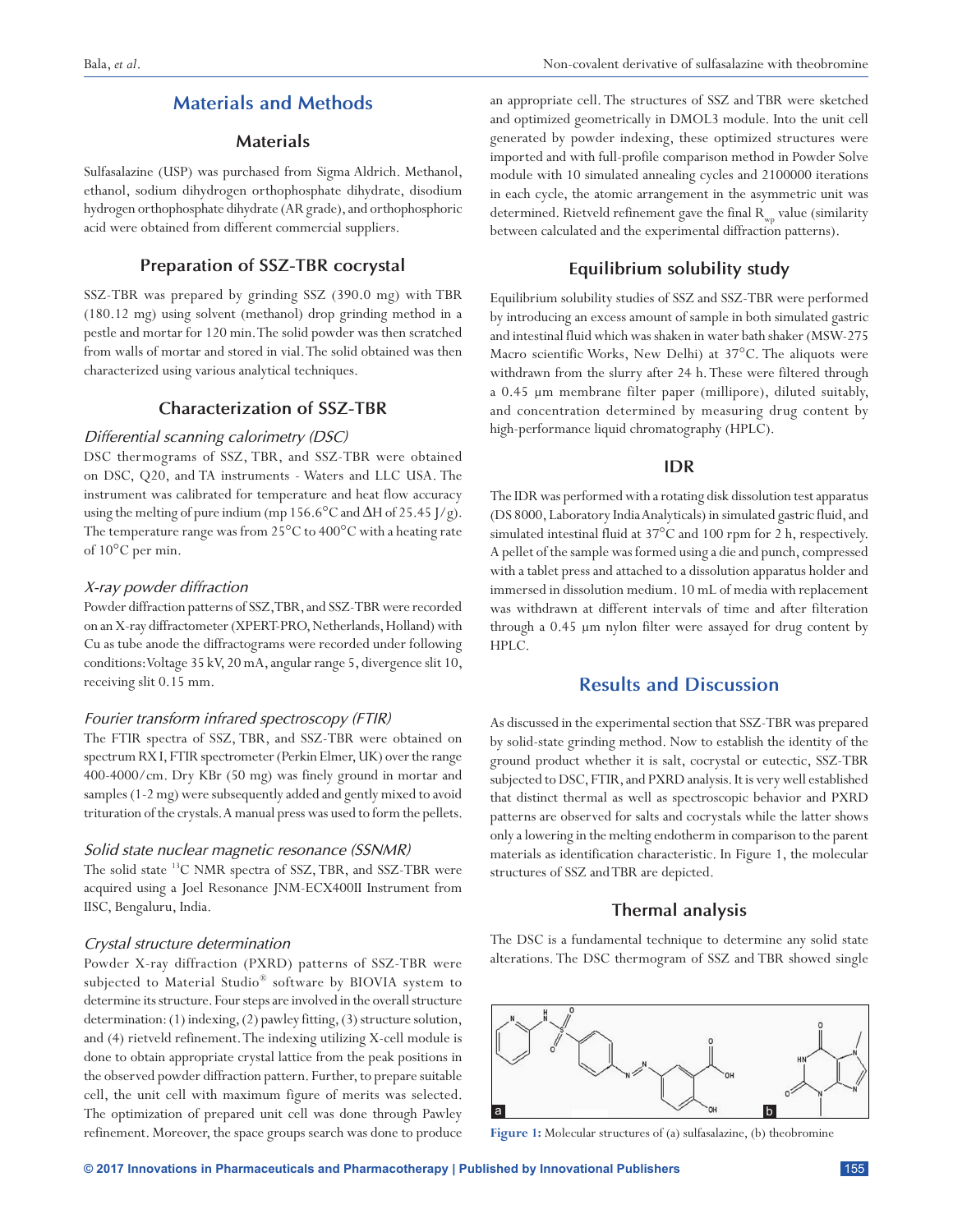melting endotherm at 261.64°C and 356.89**°**C, respectively (Figure 2). Whereas in the DSC scan of their physical mixture, two endotherms were observed, one at 255.98°C followed by another at 313.56°C depicting that melting endotherms of both SSZ and TBR shifted to lower temperatures. The lowering in melting temperatures of individual components might be due to functioning of one component to other as impurity. However, the DSC scan for SSZ-TBR shows sharp single peak at 293.17°C. The appearance of this peak at different temperature value from that of individual starting components and their physical mixture revealed the formation of new crystalline solid single phase. The single endothermic event signifies the absence of any absorbed or unbound molecules of solvent. Along with indicates the stability of newly formed solid phase until its melting.

#### **PXRD analysis**

PXRD is kind of a fingerprint characterization method for solid phases such as cocrystals and salts since a different pattern of products implies the formation of a new phase. The characteristic reflections at 2Θ value of 13.5°, 19.9°, and 27.9° in PXRD pattern of SSZ-TBR (Figure 3c) are absent in SSZ (Figure 3a) and TBR (Figure 3b). Therefore, on the basis of appearance of novel PXRD pattern for SSZ-TBR in comparison to their individual parent compounds confirms the existence of new solid crystalline phase.







**Figure 3:** Powder X-ray diffraction pattern of (a) sulfasalazine (SSZ), (b) theobromine (TBR), (c) SSZ-TBR

## **FTIR**

In FTIR spectra, the change in the intensity and location of characteristic peaks due to alteration in physical state of the solid occurs which conclude the formation of new crystalline forms. After cocrystallization of SSZ with TBR, the FTIR spectrum (Figure 4) of SSZ-TBR showed the shifts in the hydroxyl peak of SSZ from 3132.26/cm to 3141.02/cm. Whereas that of TBR shifted from 3112.51/cm and 1547.97/cm to 3103.09/cm and 1553.14/cm corresponding to  $-NH$  and  $C=N_{\text{aromatic}}$  stretching, respectively.

#### **SSNMR**

13C SSNMR signals of SSZ, TBR, and SSZ-TBR in Figure 5 are assigned according to the chemical shifts. The small changes in SSZ-TBR 13C chemical shifts compared to the spectra of individual starting materials are ascribed to the change in the chemical environments associated with the generation of new solid phase. In the SSZ-TBR spectra, the signal from C25 is found to be at 168.9 ppm which has shifted from 170.5 ppm in SSZ. Whereas chemical shifts from 150.1 to 148.9 ppm and 155.1 to 154.0 ppm for carbons C2 and C6, respectively, adjacent to –NH and from 148.4 to 147.1 ppm and 143.3 to 142.3 ppm for carbons C4 and C8, respectively, adjacent to  $N_{\text{aromatic}}$  of TBR were observed. These shifts can be explained as a result of the involvement of the carboxylic hydroxyl group of SSZ in hydrogen bonding with neighboring TBR molecules through  $HO_{(SSZ)}$ …NH<sub>(TBR)</sub> and  $OH_{(SSZ)}$ …N<sub>aromatic(TBR).</sub>

## **Crystal structure determination**

The SSZ-TBR crystallizes in P-1 space group with two molecules of each SSZ and TBR in its single unit cell consists (Figure 6b). The pertinent crystallographic parameters and hydrogen bond distances are tabulated in Tables 1 and 2, respectively. In the prepared SSZ-TBR cocrystal, interaction between SSZ and TBR molecule is through generation of H bond (Fig. 6c) between oxygen atom O26 of carboxylic hydroxyl of SSZ and –NH group of six membered ring

| Table 1: Crystallographic parameters for SSZ-TBR |                           |  |  |  |
|--------------------------------------------------|---------------------------|--|--|--|
| <b>Parameters</b>                                | <b>SSZ-TBR</b>            |  |  |  |
| Chemical formula                                 | $C_{25}H_{22}N_{8}O_{2}S$ |  |  |  |
| Stoichiometry                                    | 1:1                       |  |  |  |
| Temperature $(K)$                                | 298(2)                    |  |  |  |
| Crystal system                                   | Triclinic                 |  |  |  |
| Space group                                      | $P-1$                     |  |  |  |
| a(A)                                             | 18.1123                   |  |  |  |
| b(A)                                             | 12.2155                   |  |  |  |
| c(A)                                             | 8.2993                    |  |  |  |
| $\alpha$ (°)                                     | 64.02                     |  |  |  |
| $\beta$ (°)                                      | 117.09                    |  |  |  |
| $\gamma$ ( $\degree$ )                           | 100.64                    |  |  |  |
| Z                                                | 1                         |  |  |  |
| Vol. $(\AA^3)$                                   | 1469.34                   |  |  |  |
| R-factor $\frac{(\%)}{(\%)}$ or R <sub>wp</sub>  | 8.12                      |  |  |  |

SSZ: Sulfasalazine, TBR: Theobromine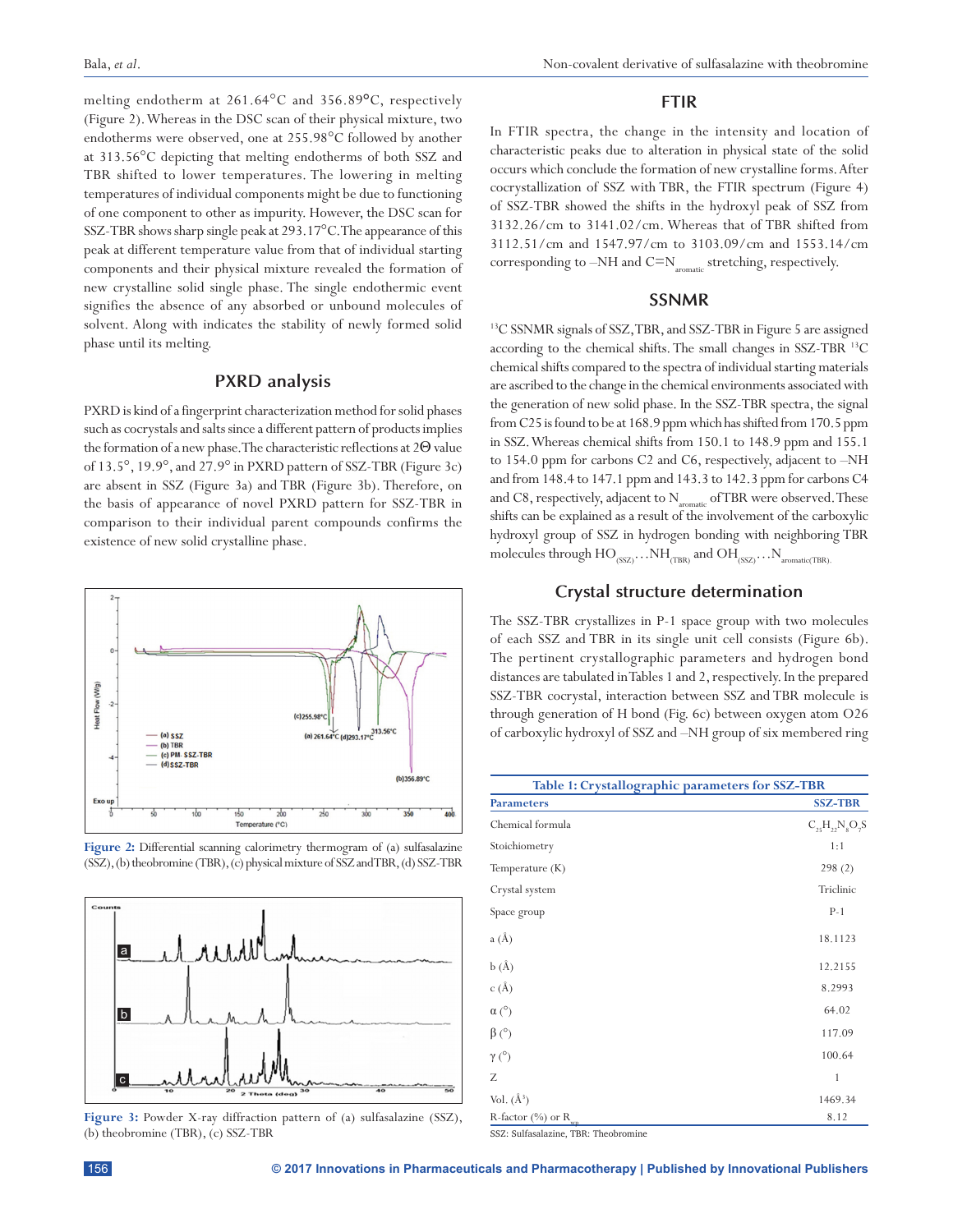

**Figure 4:** Fourier transform infrared spectra of (a) sulfasalazine (SSZ), (b) theobromine (TBR), (c) SSZ-TBR



**Figure 5:** Solid state nuclear magnetic resonance spectra of (a) sulfasalazine (SSZ), (b) theobromine (TBR), (c) SSZ-TBR

of TBR leading to the formation of N1-H1 O26 heterosynthon. In addition, the carboxylic hydroxyl of SSZ forms H bond with N9 of TBR

resulting into the O26-H26. N9 heterosynthon. The intramolecular bond between  $\mathrm{O28\text{-}H28}_{\text{(phenolic hydroxyl of SSZ)}}\ldots \mathrm{O27}_{\text{(carboxylic carbonyl of SSZ)}}$  also